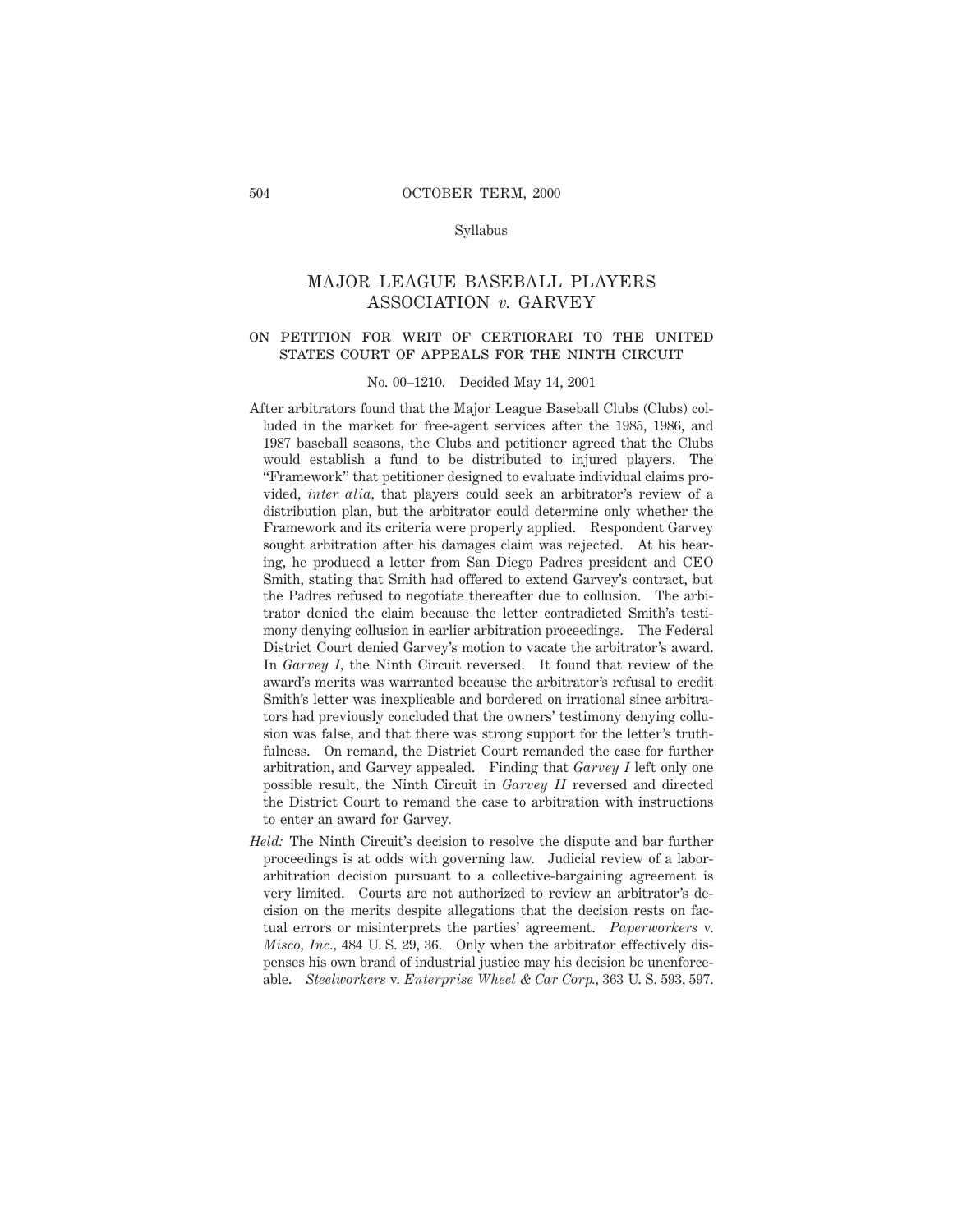When the judiciary weighs a particular claim's merits, it usurps a function entrusted to the arbitrator. As a rule a court must not foreclose further proceedings by settling the merits according to its own judgment of the appropriate result. It should simply vacate the award, leaving open the possibility of further proceedings if the agreement permits them. The Ninth Circuit recited these principles but erred in applying them. In *Garvey I,* it overturned the arbitrator's decision because it disagreed with his factual findings with respect to credibility, but even serious error on the arbitrator's part does not justify overturning his decision where, as here, he is construing a contract and acting within the scope of his authority, *Misco, supra,* at 38. And in *Garvey II,* the court resolved the dispute's merits based on its assessment of the record before the arbitrator, which it ordinarily cannot do, no matter how erroneous the arbitrator's decision, *Misco, supra,* at 40, n. 10. Even when the arbitrator's award may properly be vacated, the appropriate remedy is to remand the case for further arbitration proceedings.

Certiorari granted; 243 F. 3d 547, reversed and remanded.

#### PER CURIAM.

The Court of Appeals for the Ninth Circuit here rejected an arbitrator's factual findings and then resolved the merits of the parties' dispute instead of remanding the case for further arbitration proceedings. Because the court's determination conflicts with our cases limiting review of an arbitrator's award entered pursuant to an agreement between an employer and a labor organization and prescribing the appropriate remedy where vacation of the award is warranted, we grant the petition for a writ of certiorari and reverse. The motions for leave to file briefs *amicus curiae* of the National Academy of Arbitrators and the Office of the Commissioner of Baseball are granted.

In the late 1980's, petitioner Major League Baseball Players Association (Association) filed grievances against the Major League Baseball Clubs (Clubs), claiming the Clubs had colluded in the market for free-agent services after the 1985, 1986, and 1987 baseball seasons, in violation of the industry's collective-bargaining agreement. A free agent is a player who may contract with any Club, rather than one whose right to contract is restricted to a particular Club. In a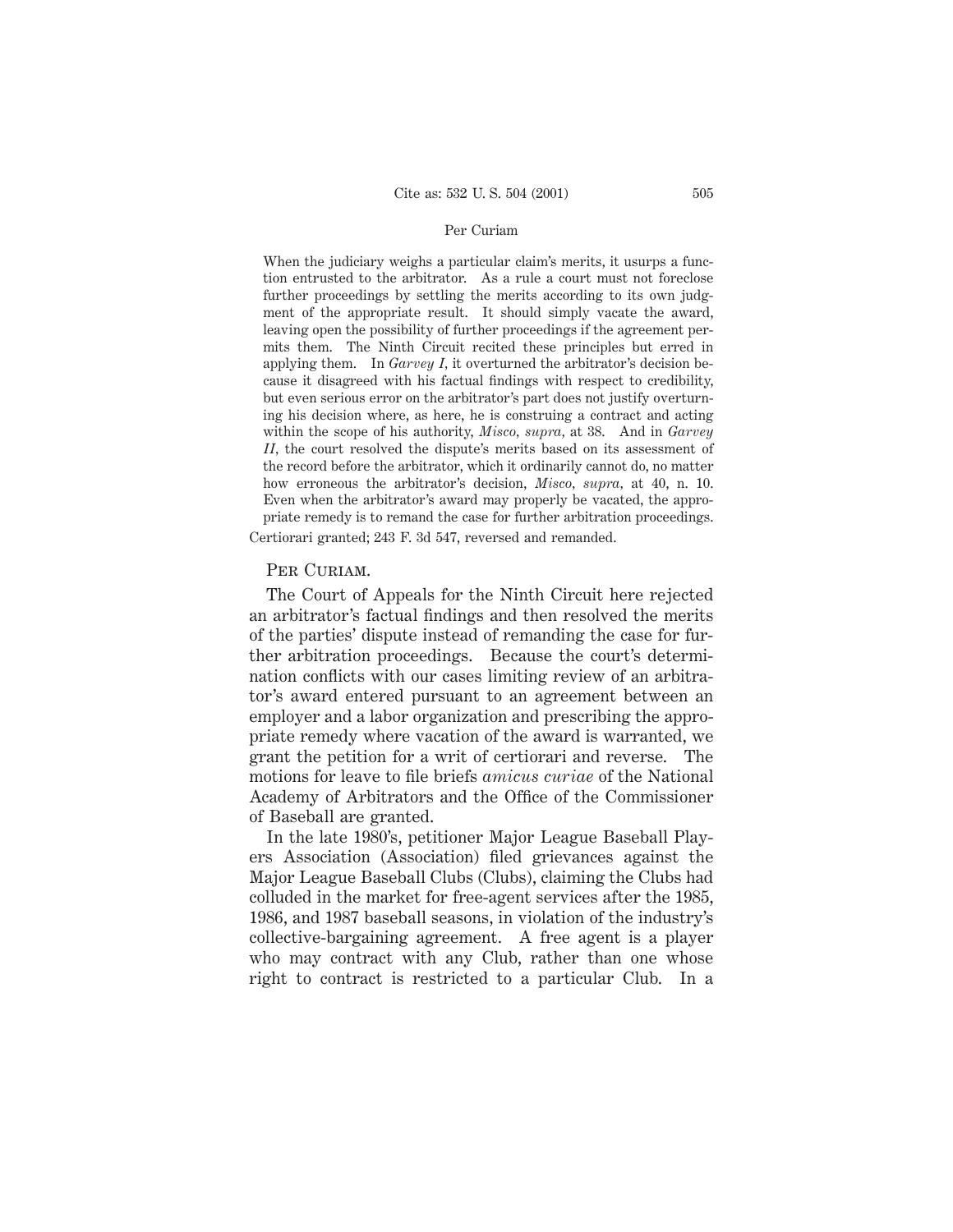series of decisions, arbitrators found collusion by the Clubs and damage to the players. The Association and Clubs subsequently entered into a Global Settlement Agreement (Agreement), pursuant to which the Clubs established a \$280 million fund to be distributed to injured players. The Association also designed a "Framework" to evaluate the individual player's claims, and, applying that Framework, recommended distribution plans for claims relating to a particular season or seasons.

The Framework provided that players could seek an arbitrator's review of the distribution plan. The arbitrator would determine " 'only whether the approved Framework and the criteria set forth therein have been properly applied in the proposed Distribution Plan.'" *Garvey* v. *Roberts*, 203 F. 3d 580, 583 (CA9 2000) *(Garvey I).* The Framework set forth factors to be considered in evaluating players' claims, as well as specific requirements for lost contract-extension claims. Such claims were cognizable " 'only in those cases where evidence exists that a specific offer of an extension was made by a club prior to collusion only to thereafter be withdrawn when the collusion scheme was initiated.'" *Id.*, at 584.

Respondent Steve Garvey, a retired, highly regarded first baseman, submitted a claim for damages of approximately \$3 million. He alleged that his contract with the San Diego Padres was not extended to the 1988 and 1989 seasons due to collusion. The Association rejected Garvey's claim in February 1996, because he presented no evidence that the Padres actually offered to extend his contract. Garvey objected, and an arbitration hearing was held. He testified that the Padres offered to extend his contract for the 1988 and 1989 seasons and then withdrew the offer after they began colluding with other teams. He presented a June 1996 letter from Ballard Smith, Padres' President and CEO from 1979 to 1987, stating that, before the end of the 1985 season, Smith offered to extend Garvey's contract through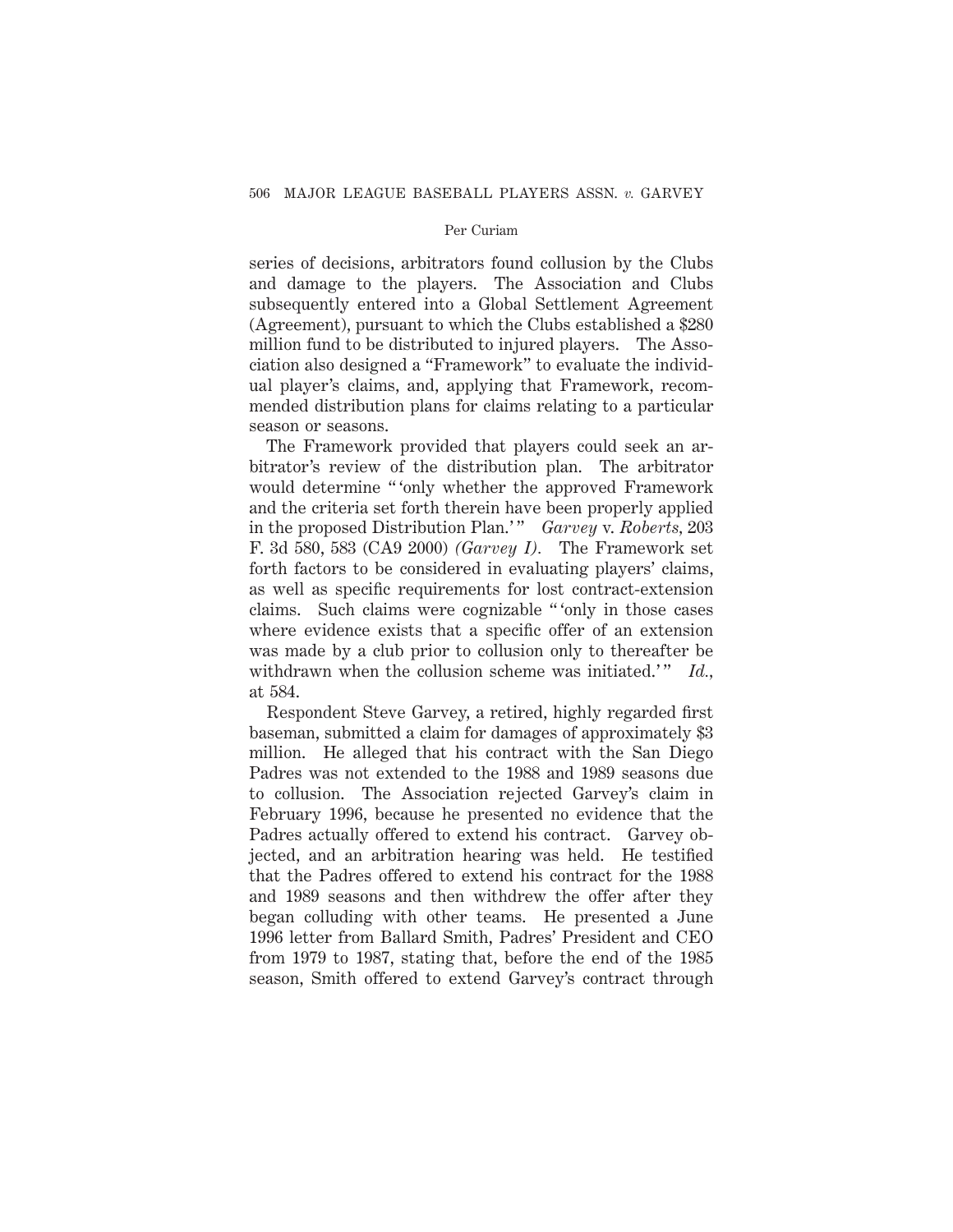the 1989 season, but that the Padres refused to negotiate with Garvey thereafter due to collusion.

The arbitrator denied Garvey's claim, after seeking additional documentation from the parties. In his award, he explained that " '[t]here exists . . . substantial doubt as to the credibility of the statements in the Smith letter.'" *Id.*, at 586. He noted the "stark contradictions" between the 1996 letter and Smith's testimony in the earlier arbitration proceedings regarding collusion, where Smith, like other owners, denied collusion and stated that the Padres simply were not interested in extending Garvey's contract. *Ibid.* The arbitrator determined that, due to these contradictions, he " 'must reject [Smith's] more recent assertion that Garvey did not receive [a contract] extension' " due to collusion, and found that Garvey had not shown a specific offer of extension. *Ibid.* He concluded:

" 'The shadow cast over the credibility of the Smith testimony coupled with the absence of any other corroboration of the claim submitted by Garvey compels a finding that the Padres declined to extend his contract not because of the constraints of the collusion effort of the clubs but rather as a baseball judgment founded upon [Garvey's] age and recent injury history.'" *Ibid.* 

Garvey moved in Federal District Court to vacate the arbitrator's award, alleging that the arbitrator violated the Framework by denying his claim. The District Court denied the motion. The Court of Appeals for the Ninth Circuit reversed by a divided vote. The court acknowledged that judicial review of an arbitrator's decision in a labor dispute is extremely limited. But it held that review of the merits of the arbitrator's award was warranted in this case, because the arbitrator " 'dispensed his own brand of industrial justice.'" *Id.*, at 589. The court recognized that Smith's prior testimony with respect to collusion conflicted with the statements in his 1996 letter. But in the court's view, the arbitra-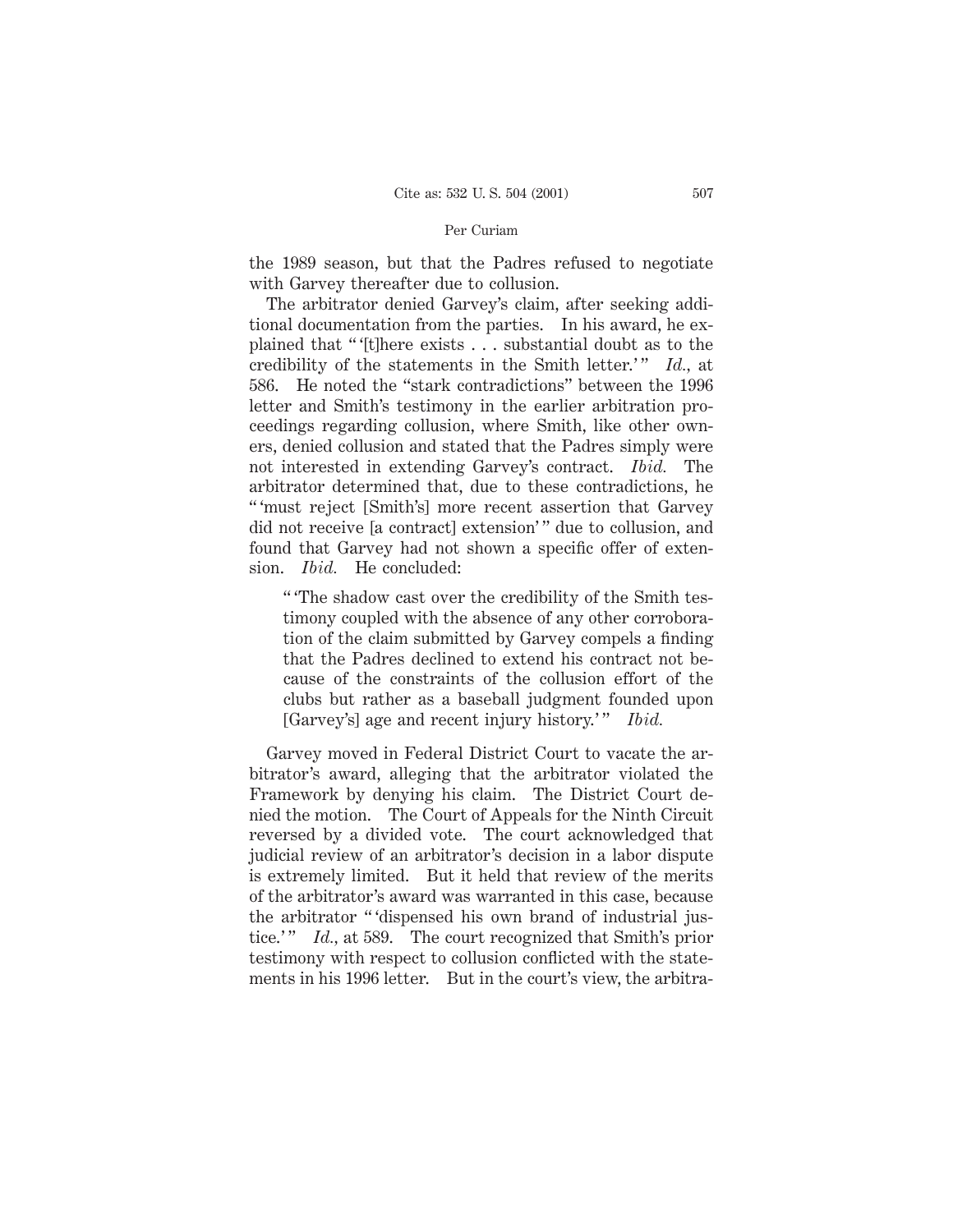tor's refusal to credit Smith's letter was "inexplicable" and "border[ed] on the irrational," because a panel of arbitrators, chaired by the arbitrator involved here, had previously concluded that the owners' prior testimony was false. *Id.,* at 590. The court rejected the arbitrator's reliance on the absence of other corroborating evidence, attributing that fact to Smith and Garvey's direct negotiations. The court also found that the record provided "strong support" for the truthfulness of Smith's 1996 letter. *Id.,* at 591–592. The Court of Appeals reversed and remanded with directions to vacate the award.

The District Court then remanded the case to the arbitration panel for further hearings, and Garvey appealed. The Court of Appeals, again by a divided vote, explained that *Garvey I* established that "the conclusion that Smith made Garvey an offer and subsequently withdrew it because of the collusion scheme was the only conclusion that the arbitrator could draw from the record in the proceedings." No. 00–56080, 2000 WL 1801383, \*1 (CA9, Dec. 7, 2000) (unpublished), judgt. order reported at 243 F. 3d 547 *(Garvey II).* Noting that its prior instructions might have been unclear, the court clarified that *Garvey I* "left only one possible result—the result our holding contemplated—an award in Garvey's favor." 2000 WL 1801383, at \*1. The Court of Appeals reversed the District Court and directed that it remand the case to the arbitration panel with instructions to enter an award for Garvey in the amount he claimed.<sup>1</sup>

<sup>&</sup>lt;sup>1</sup> Garvey contends that, because the Association's petition was filed more than 90 days after *Garvey I,* we cannot consider a challenge raising issues resolved in that decision. But there is no question that the Association's petition was filed in sufficient time for us to review *Garvey II,* and we have authority to consider questions determined in earlier stages of the litigation where certiorari is sought from the most recent of the judgments of the Court of Appeals. *Mercer* v. *Theriot,* 377 U. S. 152 (1964) *(per curiam); Hamilton-Brown Shoe Co.* v. *Wolf Brothers & Co.,* 240 U. S. 251, 258 (1916).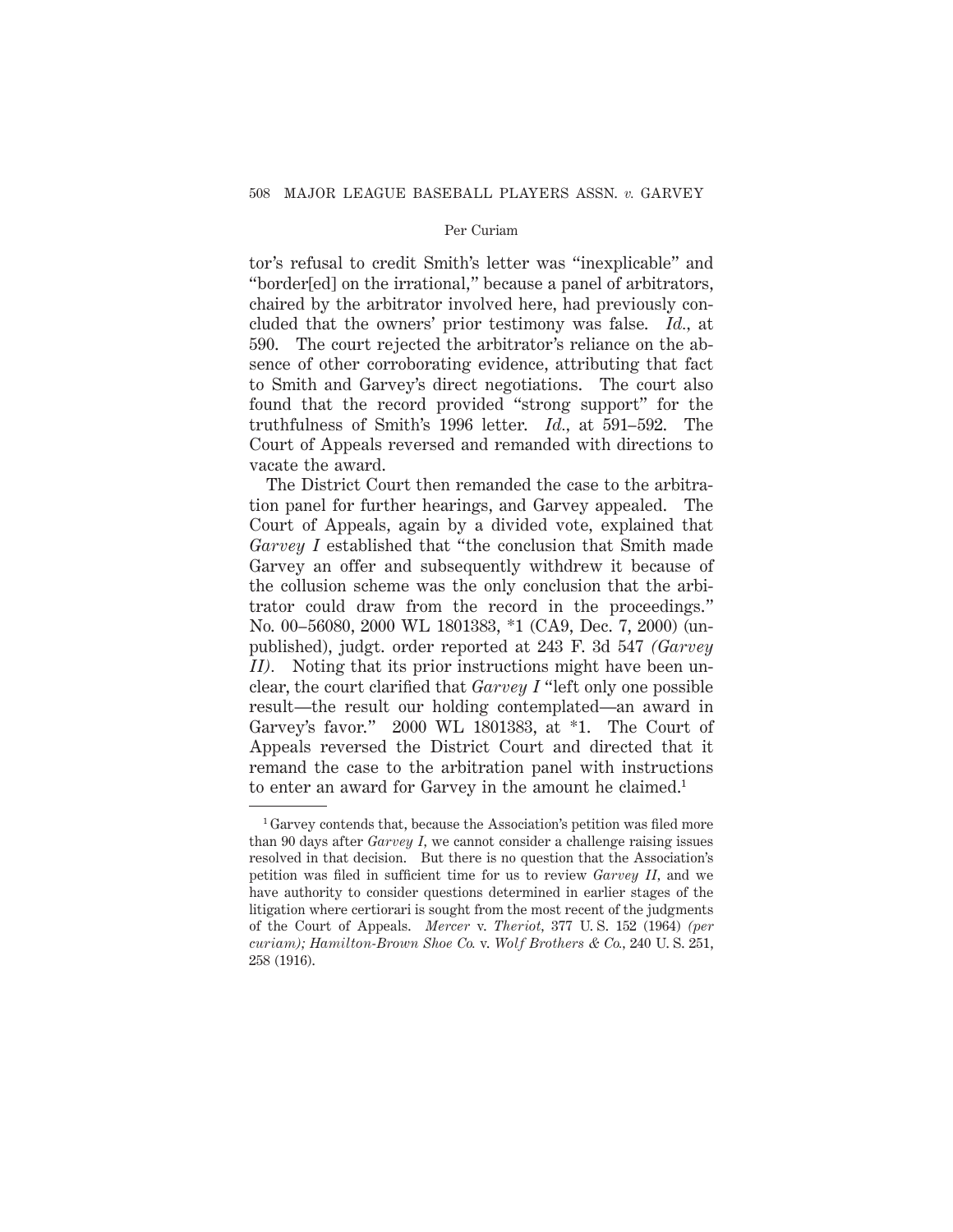The parties do not dispute that this case arises under § 301 of the Labor Management Relations Act, 1947, 61 Stat. 156, 29 U. S. C. § 185(a), as the controversy involves an assertion of rights under an agreement between an employer and a labor organization. Although Garvey's specific allegation is that the arbitrator violated the Framework for resolving players' claims for damages, that Framework was designed to facilitate payments to remedy the Clubs' breach of the collective-bargaining agreement. Garvey's right to be made whole is founded on that agreement.

Judicial review of a labor-arbitration decision pursuant to such an agreement is very limited. Courts are not authorized to review the arbitrator's decision on the merits despite allegations that the decision rests on factual errors or misinterprets the parties' agreement. *Paperworkers* v. *Misco, Inc.,* 484 U. S. 29, 36 (1987). We recently reiterated that if an " 'arbitrator is even arguably construing or applying the contract and acting within the scope of his authority,' the fact that 'a court is convinced he committed serious error does not suffice to overturn his decision.'" Eastern Associ*ated Coal Corp.* v. *Mine Workers,* 531 U. S. 57, 62 (2000) (quoting *Misco, supra,* at 38). It is only when the arbitrator strays from interpretation and application of the agreement and effectively "dispense[s] his own brand of industrial justice" that his decision may be unenforceable. *Steelworkers* v. *Enterprise Wheel & Car Corp.,* 363 U. S. 593, 597 (1960). When an arbitrator resolves disputes regarding the application of a contract, and no dishonesty is alleged, the arbitrator's "improvident, even silly, factfinding" does not provide a basis for a reviewing court to refuse to enforce the award. *Misco,* 484 U. S., at 39.

In discussing the courts' limited role in reviewing the merits of arbitration awards, we have stated that " 'courts . . . have no business weighing the merits of the grievance [or] considering whether there is equity in a particular claim.'"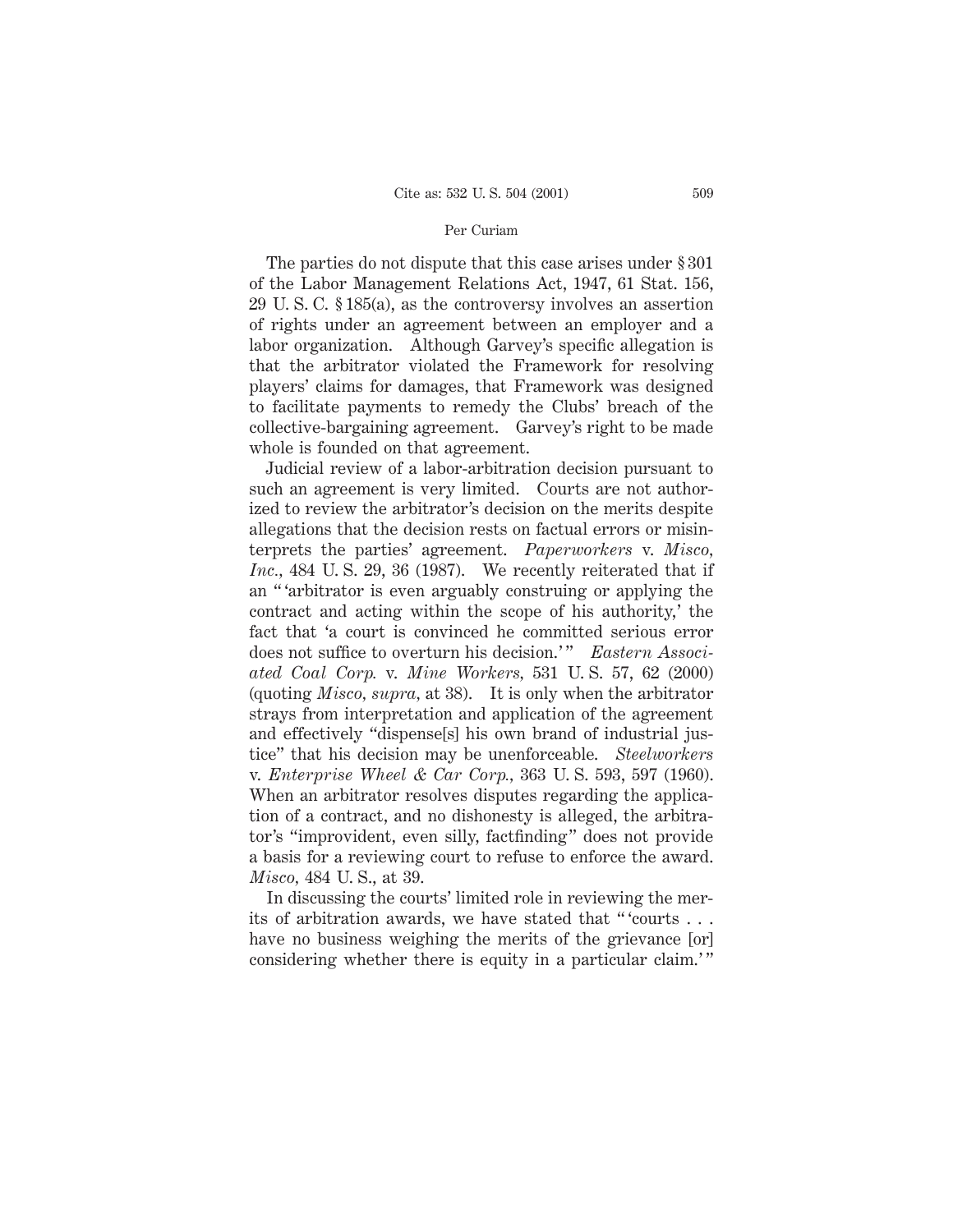*Id.,* at 37 (quoting *Steelworkers* v. *American Mfg. Co.,* 363 U. S. 564, 568 (1960)). When the judiciary does so, "it usurps a function which . . . is entrusted to the arbitration tribunal." *Id.,* at 569; see also *Enterprise Wheel & Car Corp., supra,* at 599 ("It is the arbitrator's construction [of the agreement] which was bargained for  $\dots$ "). Consistent with this limited role, we said in *Misco* that "[e]ven in the very rare instances when an arbitrator's procedural aberrations rise to the level of affirmative misconduct, as a rule the court must not foreclose further proceedings by settling the merits according to its own judgment of the appropriate result." 484 U. S., at 40–41, n. 10. That step, we explained, "would improperly substitute a judicial determination for the arbitrator's decision that the parties bargained for" in their agreement. *Ibid.* Instead, the court should "simply vacate the award, thus leaving open the possibility of further proceedings if they are permitted under the terms of the agreement." *Ibid.*

To be sure, the Court of Appeals here recited these principles, but its application of them is nothing short of baffling. The substance of the court's discussion reveals that it overturned the arbitrator's decision because it disagreed with the arbitrator's factual findings, particularly those with respect to credibility. The Court of Appeals, it appears, would have credited Smith's 1996 letter, and found the arbitrator's refusal to do so at worst "irrational" and at best "bizarre." *Garvey I*, 203 F. 3d, at 590–591. But even "serious error" on the arbitrator's part does not justify overturning his decision, where, as here, he is construing a contract and acting within the scope of his authority. *Misco, supra,* at 38.

In *Garvey II,* the court clarified that *Garvey I* both rejected the arbitrator's findings and went further, resolving the merits of the parties' dispute based on the court's assessment of the record before the arbitrator. For that reason, the court found further arbitration proceedings inappropri-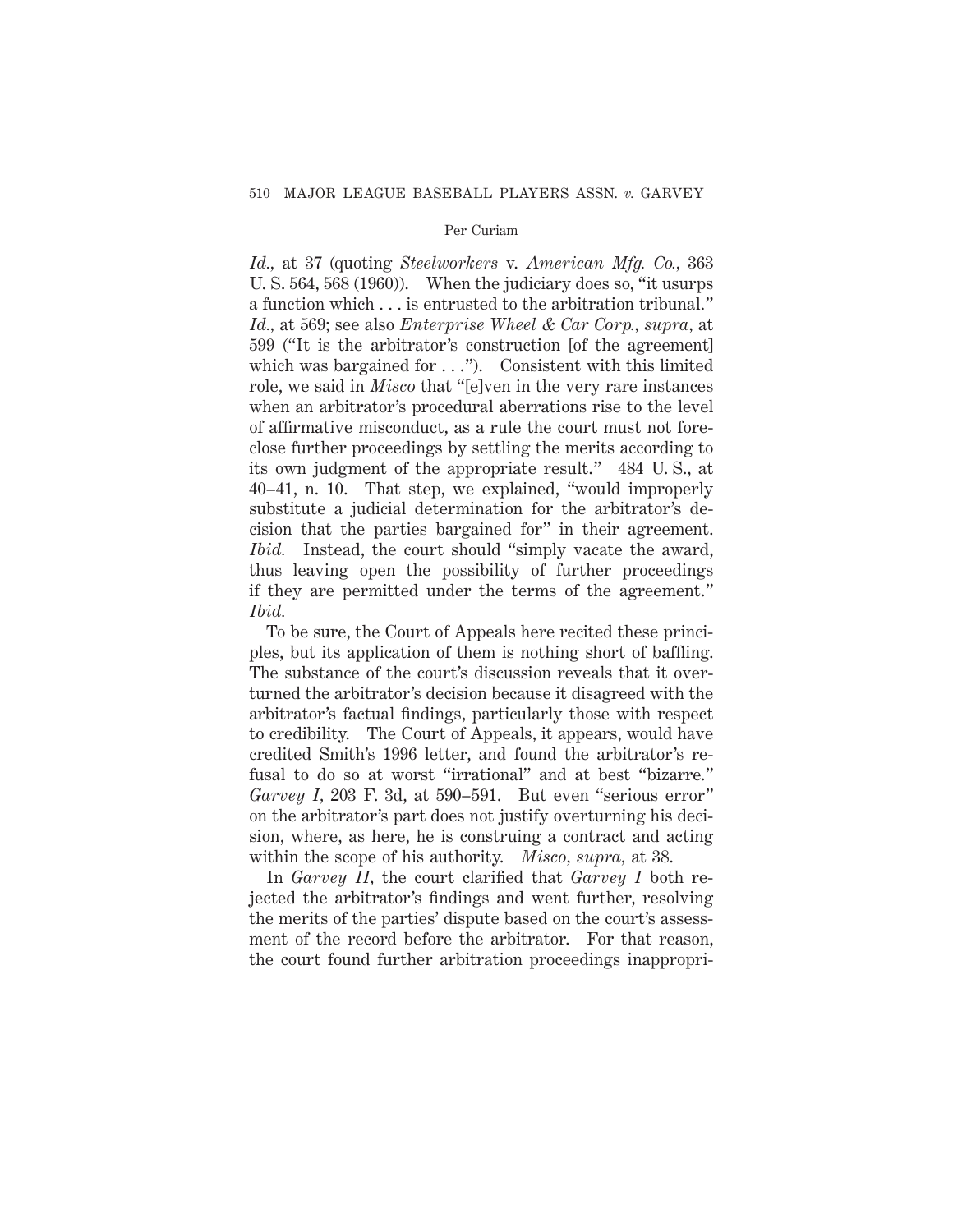ate. But again, established law ordinarily precludes a court from resolving the merits of the parties' dispute on the basis of its own factual determinations, no matter how erroneous the arbitrator's decision. *Misco, supra,* at 40, n. 10; see also *American Mfg. Co., supra,* at 568. Even when the arbitrator's award may properly be vacated, the appropriate remedy is to remand the case for further arbitration proceedings. *Misco, supra,* at 40, n. 10. The dissent suggests that the remedy described in *Misco* is limited to cases where the arbitrator's errors are procedural. *Post,* at 512 (opinion of Stevens, J.). *Misco* did involve procedural issues, but our discussion regarding the appropriate remedy was not so limited. If a remand is appropriate *even* when the arbitrator's award has been set aside for "procedural aberrations" that constitute "affirmative misconduct," it follows that a remand ordinarily will be appropriate when the arbitrator simply made factual findings that the reviewing court perceives as "irrational." The Court of Appeals usurped the arbitrator's role by resolving the dispute and barring further proceedings, a result at odds with this governing law.2

For the foregoing reasons, the Court of Appeals erred in reversing the order of the District Court denying the motion to vacate the arbitrator's award, and it erred further in directing that judgment be entered in Garvey's favor. The petition for a writ of certiorari is granted, the judgment of

<sup>2</sup> In any event, no serious error on the arbitrator's part is apparent in this case. The fact that an earlier panel of arbitrators rejected the owners' testimony as a whole does not compel the conclusion that the panel found Smith's specific statements with respect to Garvey to be false. The arbitrator's explanation for his decision indicates that he simply found Smith an unreliable witness and that, in the absence of corroborating evidence, he could only conclude that Garvey failed to show that the Padres had offered to extend his contract. The arbitrator's analysis may have been unpersuasive to the Court of Appeals, but his decision hardly qualifies as serious error, let alone irrational or inexplicable error. And, as we have said, any such error would not justify the actions taken by the court.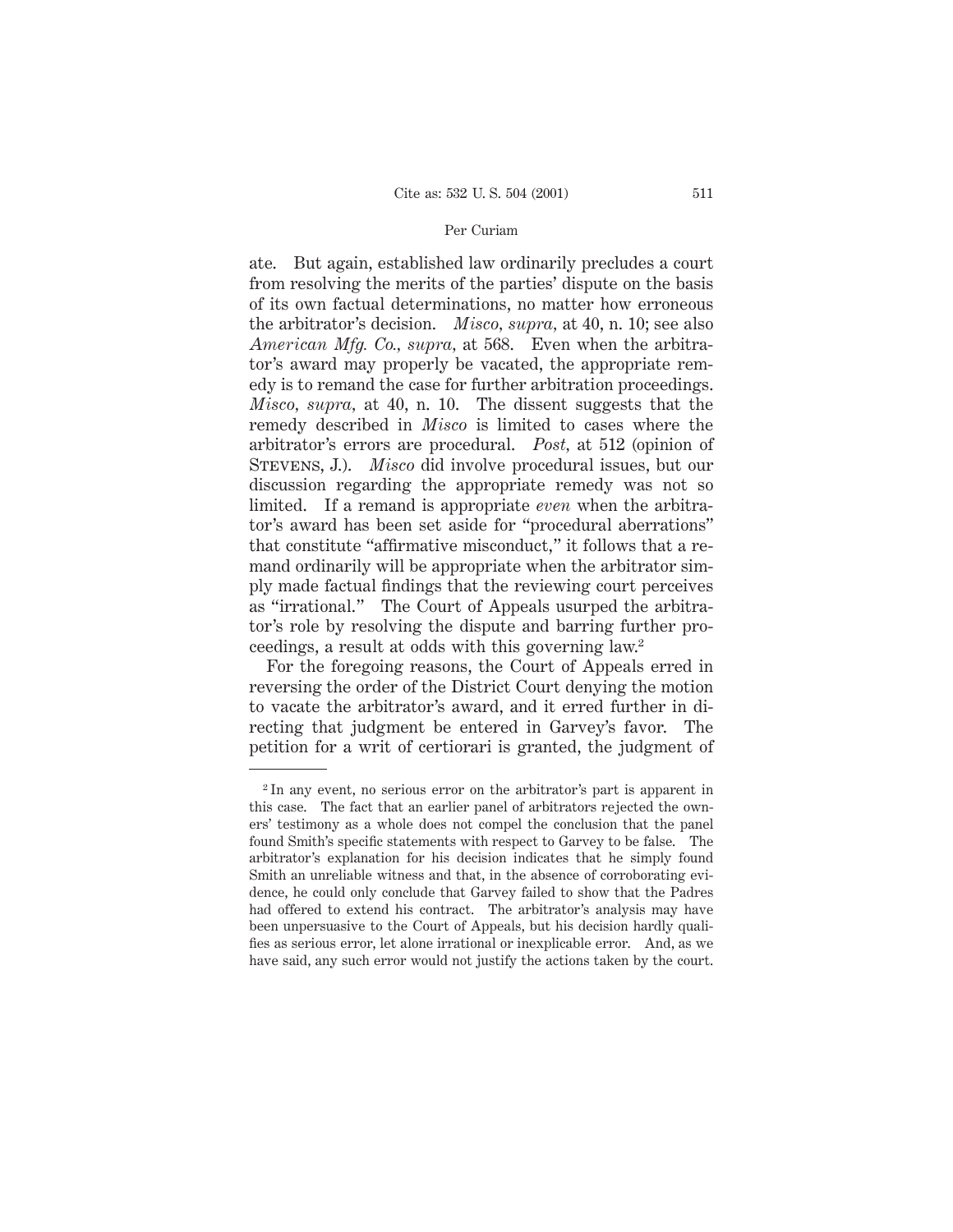# STEVENS, J., dissenting

the Court of Appeals is reversed, and the case is remanded for further proceedings consistent with this opinion.

## *It is so ordered.*

Justice Ginsburg, concurring in part and concurring in the judgment.

I agree with the Court that in *Garvey* v. *Roberts,* 203 F. 3d 580 (CA9 2000), the Ninth Circuit should not have disturbed the arbitrator's award. Correction of that error sets this case straight. I see no need to say more.

# JUSTICE STEVENS, dissenting.

It is well settled that an arbitrator "does not sit to dispense his own brand of industrial justice." *Steelworkers* v. *Enterprise Wheel & Car Corp.,* 363 U. S. 593, 597 (1960). We have also said fairly definitively, albeit in dicta, that a court should remedy an arbitrator's "procedural aberrations" by vacating the award and remanding for further proceedings. *Paperworkers* v. *Misco, Inc.,* 484 U. S. 29, 40–41, n. 10 (1987). Our cases, however, do not provide significant guidance as to what standards a federal court should use in assessing whether an arbitrator's behavior is so untethered to either the agreement of the parties or the factual record so as to constitute an attempt to "dispense his own brand of industrial justice." Nor, more importantly, do they tell us how, having made such a finding, courts should deal with "the extraordinary circumstance in which the arbitrator's own rulings make clear that, more than being simply erroneous, his finding is completely inexplicable and borders on the irrational." *Garvey* v. *Roberts,* 203 F. 3d 580, 590 (CA9 2000) (case below). Because our case law is not sufficiently clear to allow me to conclude that the case below was wrongly decided—let alone to conclude that the decision was so wrong as to require the extraordinary remedy of a sum-